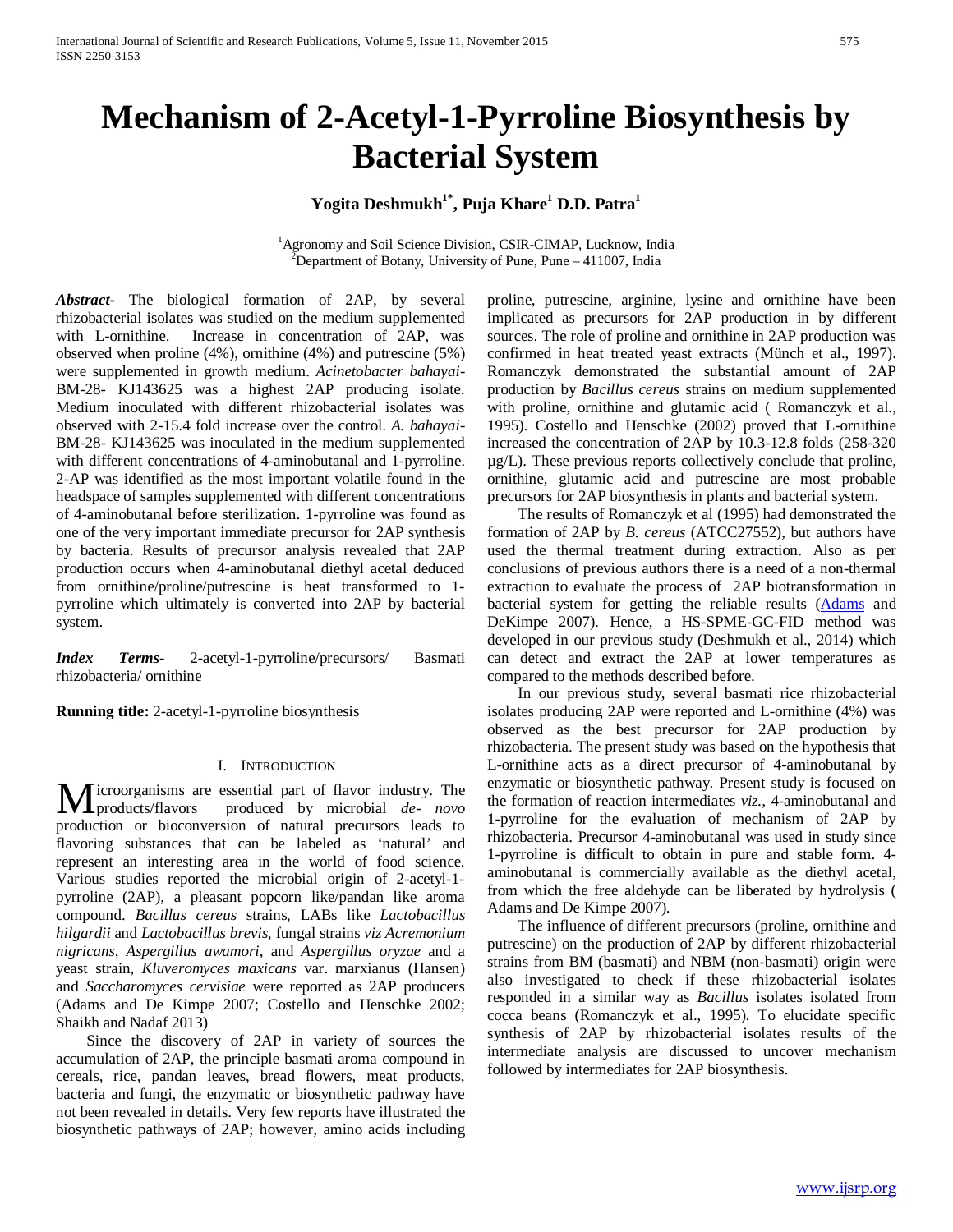# II. MATERIALS AND METHODS

**Origin of bacterial Strains**

 Selection of ten bacterial strains from BM (basmati) and NBM (non-basmati) origin for precursor feeding analysis was done on the basis of screening results from our previous study **(Table 1)** (Deshmukh et al., 2015). Rhizobacterial isolates producing different amount of 2AP were selected for precursor studies.

| SI.NO.                  | <b>Internal number</b> | <b>Name of the Bacterial Isolate</b> | <b>Accession numbers</b> | 2AP production<br>$\mu$ g/kg (ppb) |
|-------------------------|------------------------|--------------------------------------|--------------------------|------------------------------------|
| 1                       | BM <sub>2</sub>        | Acinetobacter baylyi                 | KJ372726                 | 30.91                              |
| $\overline{2}$          | <b>BM8</b>             | Enterobacter ludwigii                | KJ372730                 | 54.01                              |
| 3                       | <b>NBM 69</b>          | Staphylococcus warneri               | KJ372732                 | ND                                 |
| $\overline{\mathbf{4}}$ | <b>BM 43</b>           | Acinetobacter baylyi                 | KJ183067                 | 99.06                              |
| 5                       | <b>NBM 10</b>          | Staphylococcus arlettae              | KJ183071                 | ND                                 |
| 6                       | <b>BM 28</b>           | Acinetobacter baylyi                 | KJ143625                 | 119.3                              |
| 7                       | <b>BM 31</b>           | Acinetobacter baylyi                 | KJ143626                 | 90.03                              |
| 8                       | <b>NBM 24</b>          | Acinetobacter junii                  | KJ410756                 | 64.80                              |
| 9                       | <b>NBM 83</b>          | Staphylococcus Moniba3               | KJ410757                 | 47.72                              |
| <b>10</b>               | <b>BM 34</b>           | Acinetobacter baylyi                 | KM012191                 | 94.34                              |

# **Bacterial culture experimental design**

 For each bacterial isolate, three plates were inoculated with fresh culture with and without precursors and 3 plates were left un-inoculated as control and incubated at 32 °C. Each bacterial plate was briefly removed from the incubator and subjected to HS-SPME coupled with GC-FID for analysis (Romanczyk et al., 1995).

### **Addition of Precursors**

 The production of 2AP was studied by HS-SPME-GC-MS analysis of surface cultures of different rhizobacterial isolates cultivated on PCA supplemented with L-ornithine (4%) using the optimized experimental procedure (Deshmukh et al., 2014). The response of different rhizobacterial isolates selected on the basis of 2AP producing ability was tested by inoculating them on PCA plates supplemented with L-proline (4%), L-ornithine (4%), putrescine (5%), L-arginine (1%).

# **Influence of 4-aminobutanal and 1-pyrroline on the production of 2AP**

 Being a highest 2AP producing isolate, *A. bahayai*-BM-28- KJ143625 was chosen for the further precursor studies. 4 aminobutanal diethyl acetal (0.1%, 0.2% and 0.4%) was added before or after medium sterilization (Adams and De Kimpe, 2007). PCA plates supplemented with different concentrations of 4-aminobutanal diethyl acetal and 1-pyrroline were inoculated with *A. bahayai-*BM-28. Un-inoculated controls supplemented with 4-aminobutanal diethyl acetal and 1-pyrroline was also included in the experiment.

 For investigating the influence of 1-pyrroline as an immediate precursor, on the production of 2AP, 1-pyrroline (0.1%) was supplemented after medium sterilization. Uninoculated control of 1- pyrroline (0.1 %) was also included to check the thermal formation of 2AP. 1-pyrroline is highly

unstable compound. Therefore, it was synthesized from pyrrolidine, distilled and used immediately at a low concentration of 0.1%. All the rhizobacterial bacterial cultures were grown and analyzed in duplicate.

# **SPME-GC-MS analysis**

 Volatiles produced by rhizobacteria were extracted at different intervals, identified and quantified following the protocol optimized for bacterial 2AP production in our previous study (Deshmukh et al., 2014). The volatiles from the bacterial samples were identified on the basis of their mass spectra obtained using GC-MS (Shimadzu QP 5050A, Japan) with Rtx-5 capillary column (60 m x 0.25µm) and by comparing the spectra with the records of the NIST147 library and with standards of these volatiles. All the GC analysis for each sample was run in triplicate.

# **Synthesis of 1-pyrroline**

 1-pyrroline was synthesized following the method given by Adams and De Kimpe (2007). In a dried 250-ml flask, 0.25mol (33.3 g) of N-chlorosuccinimide was dissolved in 220 ml of dry diethyl ether. Equimolar amounts of pyrrolidine (17.8 g) dissolved in 10 ml of diethyl ether were carefully added, while stirring in an ice bath. The combined reagents were allowed to react for 4 h at room temperature. After filtration and evaporation to one third of the volume, two equivalents of potassium hydroxide in methanol (30 g KOH in 120 ml methanol) were added and the mixture was refluxed for 3 h. The reaction mixture was poured in 100 ml of water, extracted with diethyl ether (two times 50 ml), washed with water (100 ml) and dried (MgSO4). The obtained yield of 1-pyrroline was rather low (20%) since the evaporation of methanol involved substantial losses of volatile 1 pyrroline.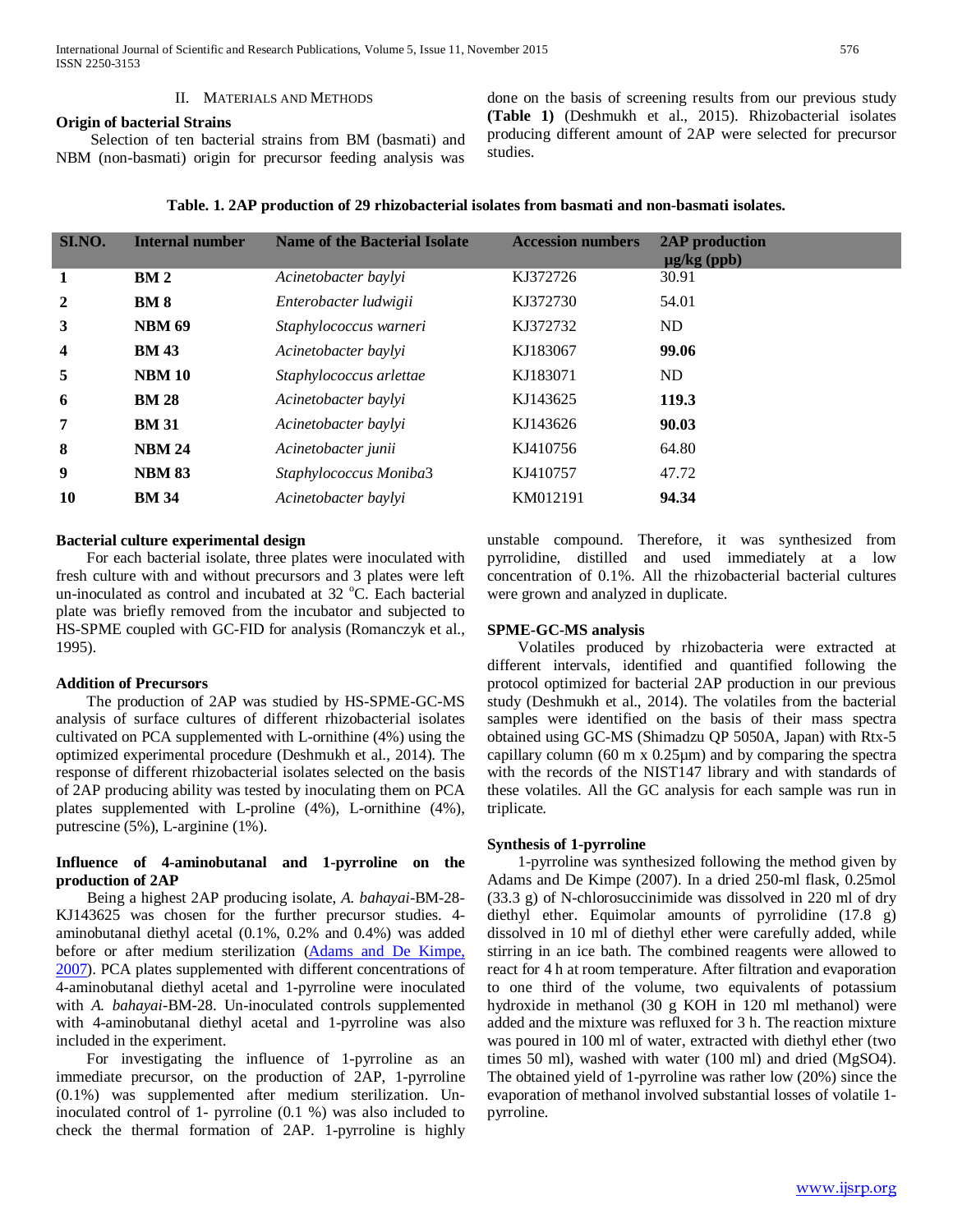# **Results and discussion**

# **Comparison of different basmati rice rhizobacterial strains:**

 Rhizobacterial isolates (BM and NBM origin) were cultivated on PCA plates supplemented with different precursors, in order to check if theses rhizobacterial isolates respond similarly as *Bacillus* spp. (Adams and De Kimpe 2007) using the same experimental procedure.

 The production of 2AP was studied by HS-SPME-GC-MS analysis of surface cultures of different rhizobacterial isolates cultivated on PCA supplemented with 4% L-ornithine using the optimized experimental procedure **(Table 1)** (Deshmukh et al., 2014). Rhizobacterial isolates selected on the basis of 2AP producing ability were subjected to precursor feeding analysis using L-proline (4%), L-ornithine (4%), putrescine (5%), Larginine (1%). Results for the 2AP quantification with different precursors are depicted in **Fig. 1.**



**Figure 1. Quantification of 2AP using precursors at different concentrations.**

 Among the different precursors tested, ornithine (4%) was a good precursor for production of 2AP by different rhizobacterial isolates which was in accordance with the previous report (Deshmukh et al., 2014). Along with L-ornithine, proline and putrescine were also found as important precursors for 2AP production by rhizobacteria (**Fig. 1)**.

 Previous studies with different bacterial isolates were in agreement with our study. Costello et al. (2001) suggested that in *Lactobacillus hilgardii,* Δ<sup>1</sup> -pyrroline, a product of proline catabolism via putrescine oxidation, was the immediate precursor of the pyrroline ring of 2AP and the acetyl group was most likely formed from reaction with acetyl-CoA or acetaldehyde in either a chemical or enzymatic reaction. Additionally, detailed precursor studies have revealed that the formation of 2AP in *Bacillus cereus* proceeds via acetylation of  $\Delta^1$  pyrroline((Adams and De Kimpe 2007). In case of plant species, the biological formation of 2AP was reported from proline or ornithine in rice (Yoshihashi et al., 2015) and *Pandanus amaryllifolius* Roxb. (Thimmaraju et al., 2005). In rice, the nitrogen in the pyrroline ring of proline becomes the nitrogen in the pyrroline ring of 2AP while the carboxyl group of proline is removed and replaced with an acetyl group from another source (Yoshihashi et al., 2015). Thimmaraju et al., (2005) demonstrated that the provision of proline induces the synthesis of 2AP in *in-vitro* cultures of *Pandanus amaryllifolius.* Also, in thermal Maillard reactions, detailed precursor studies have shown that the mechanism of formation of 2AP from proline or ornithine proceeds via 1pyrroline as the key intermediate (Hofmann and Schieberle 1998).

# **Influence of 4-aminobutanal diethyl acetal on the production of 2AP by** *A. bahayai***-BM-28**

 The active degradation product of ornithine is 4 aminobutanal, which cyclizes to 1-pyrroline. 4-aminobutanal diethyl acetal is a stable form of 4-aminobutanal, from which the free aldehyde can be liberated by hydrolysis (Adams and De Kimpe 2007). Therefore, a study evaluating influence of 4 aminobutanal diethyl acetal (0.1%, 0.2% and 0.4%) on the production of 2AP by rhizobacteria isolate, *A. bahayai*-BM-28 was undertaken.

 HS-SPME GC-MS analysis of the volatiles revealed that 2AP was the most important compound in the headspace profile of all cultures. A significant production of 2AP was measured in the *A. bahayai*-BM-28-KJ143625 cultures supplemented with 4-aminobutanal diethyl acetal prior to medium sterilization. No 2AP was formed in the cultures supplemented with 4-aminobutanal diethyl acetal after medium sterilization.

 At 0.4 % of 4-aminobutanal diethyl acetal, an intense browning of the PCA medium was noted after sterilization and bacterial growth was inhibited which was in accordance with the previous results reported by Adams and De Kimpe (2007). The amounts of 2AP detected in the different headspace samples collected at different intervals are displayed in **Fig. 2.**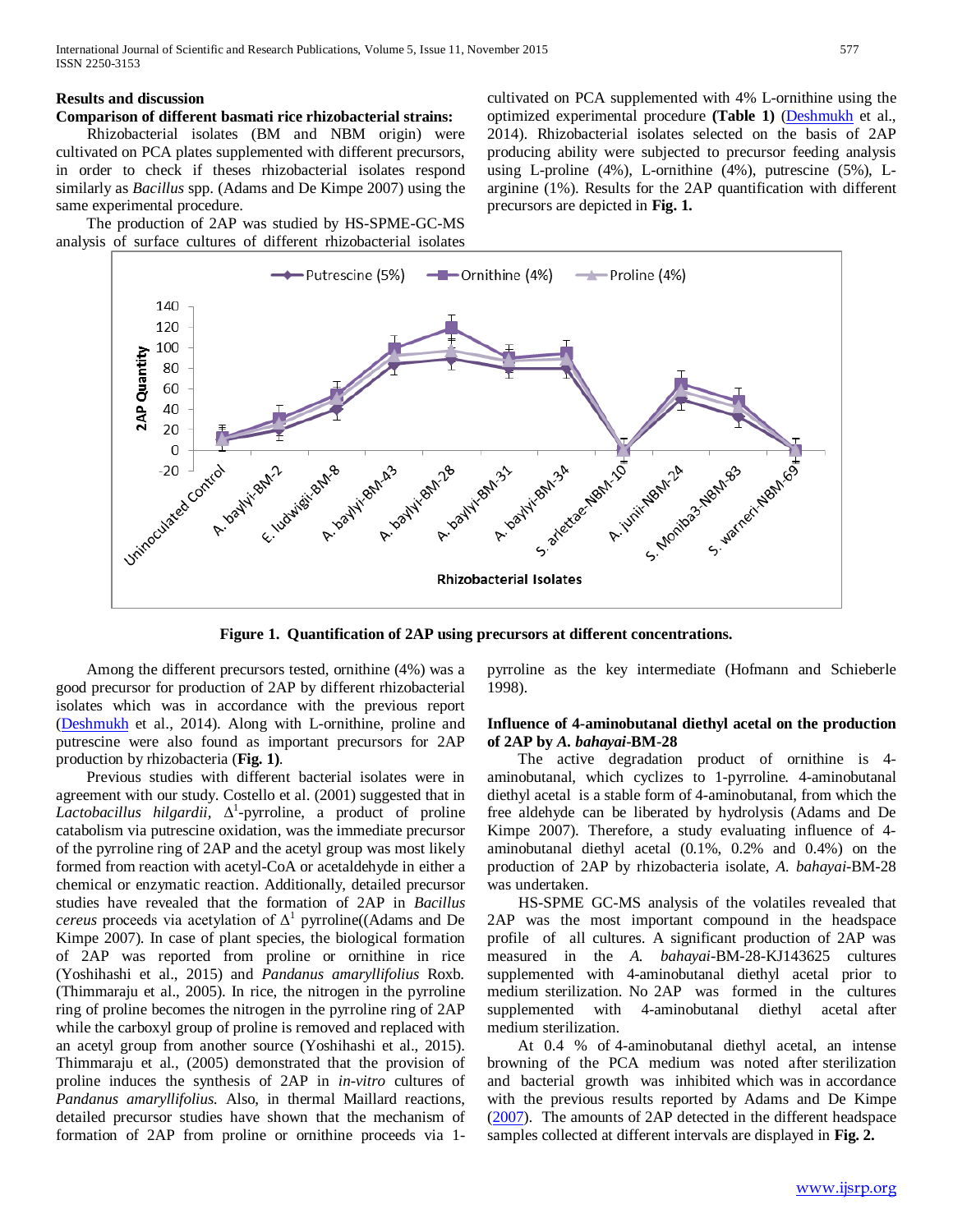

**Figure 2. Quantification of 2AP using 4-aminobutanal-diethyl-acetal at different concentrations.**

 [Amounts of 2AP (µg/kg) detected in the headspace of uninoculated control and *A. bahayai*-BM-28-KJ143625, inoculated PCA, supplemented with 0.1, 0.2 or 0.4 % 4-aminobutanal diethyl acetal (added prior to medium sterilization). Results of HS samples at different intervals (5-7 days).]

 The results of the present study concluded that the addition of 4-aminobutanal diethyl acetal in the growth (PCA) medium before sterilization significantly increased the 2AP production by the *A. bahayai*-BM-28 cultures. The 2AP production by *A. bahayai*-BM-28 increased with the increase in concentration of 4-aminobutanal diethyl acetal up to 0.4%. The production of 2AP was the highest the first day after inoculation and decreased in later intervals. 2AP could be detected in control plates as well but in low concentration as compared to the inoculated ones.

### **Influence of 1-pyrroline on the production of 2AP**

 *A. bahayai*-BM-28 produced significant amount of 2AP when grown on medium supplemented with especially in the cultures supplemented with 1-pyrroline. The results of the production of 2AP are shown in **Fig. 3**. The results of the first sampling (1D) showed a significant deviation, but the second (2D) and the third headspace samples (3D) yielded very reproducible amounts of 2AP.

 Very less amount of 2AP was detected in the blank media where 4-aminobutanal diethyl acetal was added after sterilization. Results clearly concluded that prior heat treatment is needed for transformation of 4-aminobutanal diethyl acetal before it can be efficiently converted to 2AP by the bacteria. As suggested by the previous studies, the heat treatment is necessary to bring about the hydrolysis of 4-aminobutanal diethyl acetal followed by the cyclization of 4-aminobutanal to 1-pyrroline. Therefore, the treatment where bacterial inoculation was with done in the medium 4-aminobutanal diethyl acetal was added after sterilization.

 1-pyrroline could be detected in the un-inoculated control plates, but this 1-pyrroline could not be transformed in 2AP without bacterial cultures and therefore no 2AP was detected from these plates. The culture inoculated plates where 4 aminobutanal diethyl acetal was converted to 1-pyrroline by the process of sterilization or where 1-pyrroline was added without sterilization were detected with 2AP.

 These results indicated that 2AP production occurs when 4 aminobutanal diethyl acetal deduced from ornithine/proline/putrescine is heat transformed to 1-pyrroline which ultimately is converted into 2AP by bacterial system. Similar results were observed by authors (Costello and Henschke 2002) where *Lactobacillus* sp was reported for 2AP production. The same pathway was reported by Schieberle (1990) they have demonstrated the formation of 2AP from proline and ornithine in comparable amounts by producing 1-pyrroline, an immediate precursor of 2AP. However, Citrulline and ornithine are also possible precursors of 1-pyrroline, through cyclization of 4 aminobutanal via a Strecker degradation protocol. The association of L-ornithine and L-lysine with the formation of 2AP suggests that these amino acids may be respective sources of N-heterocyclic intermediates, 1-pyrroline. An analogous pathway from ornithine, via putrescine leading to the formation of 1-pyrroline has been indicated (Fothergill and Guest 1977).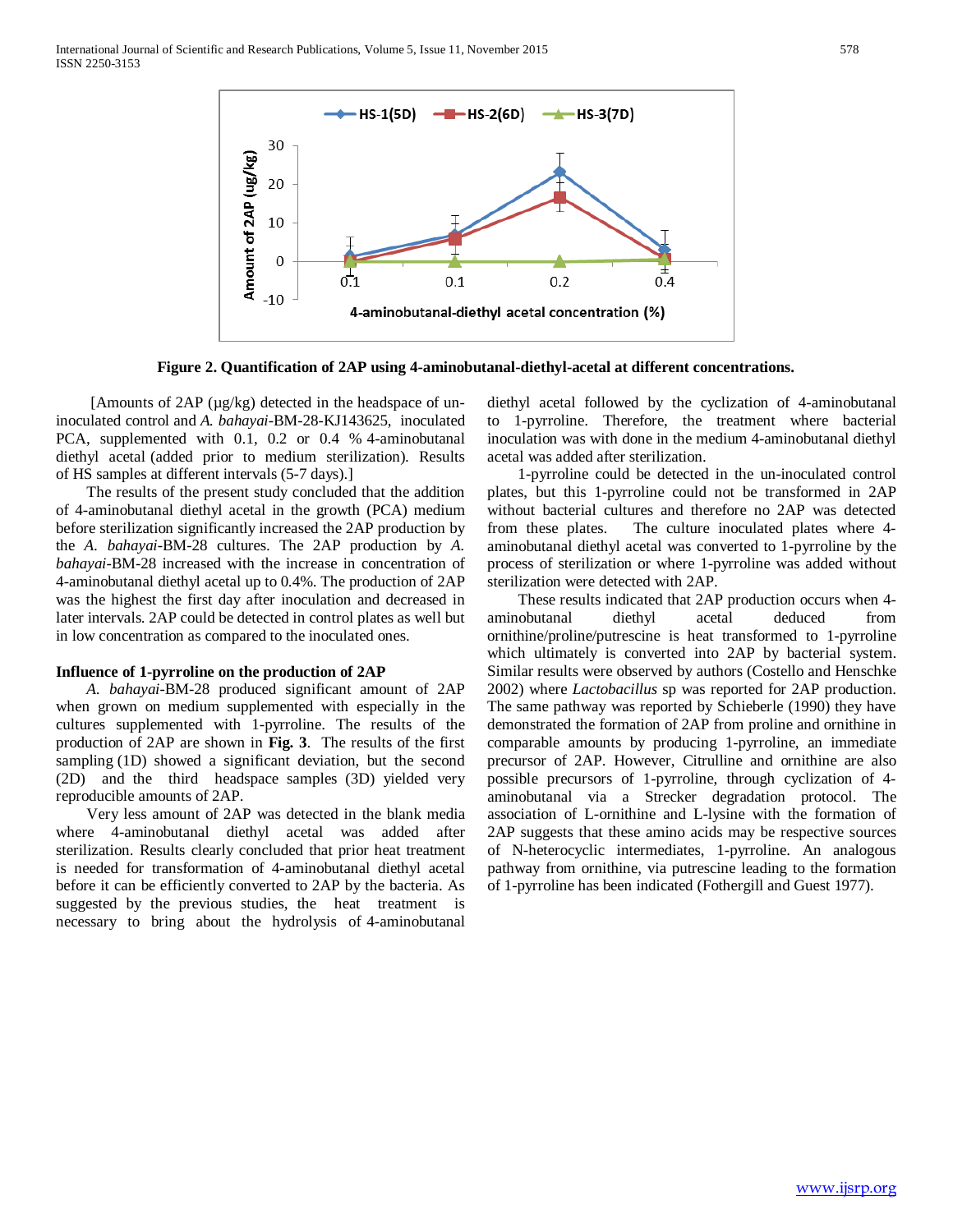

**Figure 3. 2AP production (µg/kg) detected in the HS of different samples supplemented with 4-aminobutanal diethyl acetal and 1-pyrroline.**

 [Results of three HS samples analyzed at different intervals. Error bars represent the standard error. BS-before sterilization; AS- after sterilization; UN- uninoculated; IN-inoculated with *A. bahayai*- BM-28- KJ143625].

# **Enzymatic hypothesis for 2AP production**

 Ornithine, proline and glutamate can be converted to a common metabolite  $\Delta^{-1}$  pyrroline-5-carboxylic acid, via three distinct enzymes: ornithine aminotrasferase (OAT), proline dehydrogenase (PRODH) and ∆<sup>-1</sup> pyrroline-5-carboxylic acid synthetase (P5CS).

 On the basis of previous finding, a biosynthetic pathway to 2AP was proposed in previous studies (Costello and Henschke

2002; Hofmann and Schieberle 1998; Huang etal., 2008, Schieberle 1990, Yoshihashi et al., 2002). The glutamic acid is converted by the bi-functional enzyme P5CS to glutamicgamma-semialdehyde (GSA), which cyclizes spontaneously to p5CS. The latter undergoes decarboxylation from glucose with the intermediacy of fructose-1-6, diphosphate, to give 2AP. Alternatively, P5CS might directly react with MG to give final product, P5CS can also be obtained from proline by PRODH (**Fig. 4**). This pathway analysis was in accordance with the results of Huang and cowarkers. Authors concluded that BnPRODH i.e. proline dehydrogenase from *Bacillus subtilis*  subsp. natto. was responsible for biosynthesis of 2AP by *B. subtilis* subsp. Natto ( Huang et al., 2007).



**Figure 4. Pathway illustrating 2AP synthesis from proline**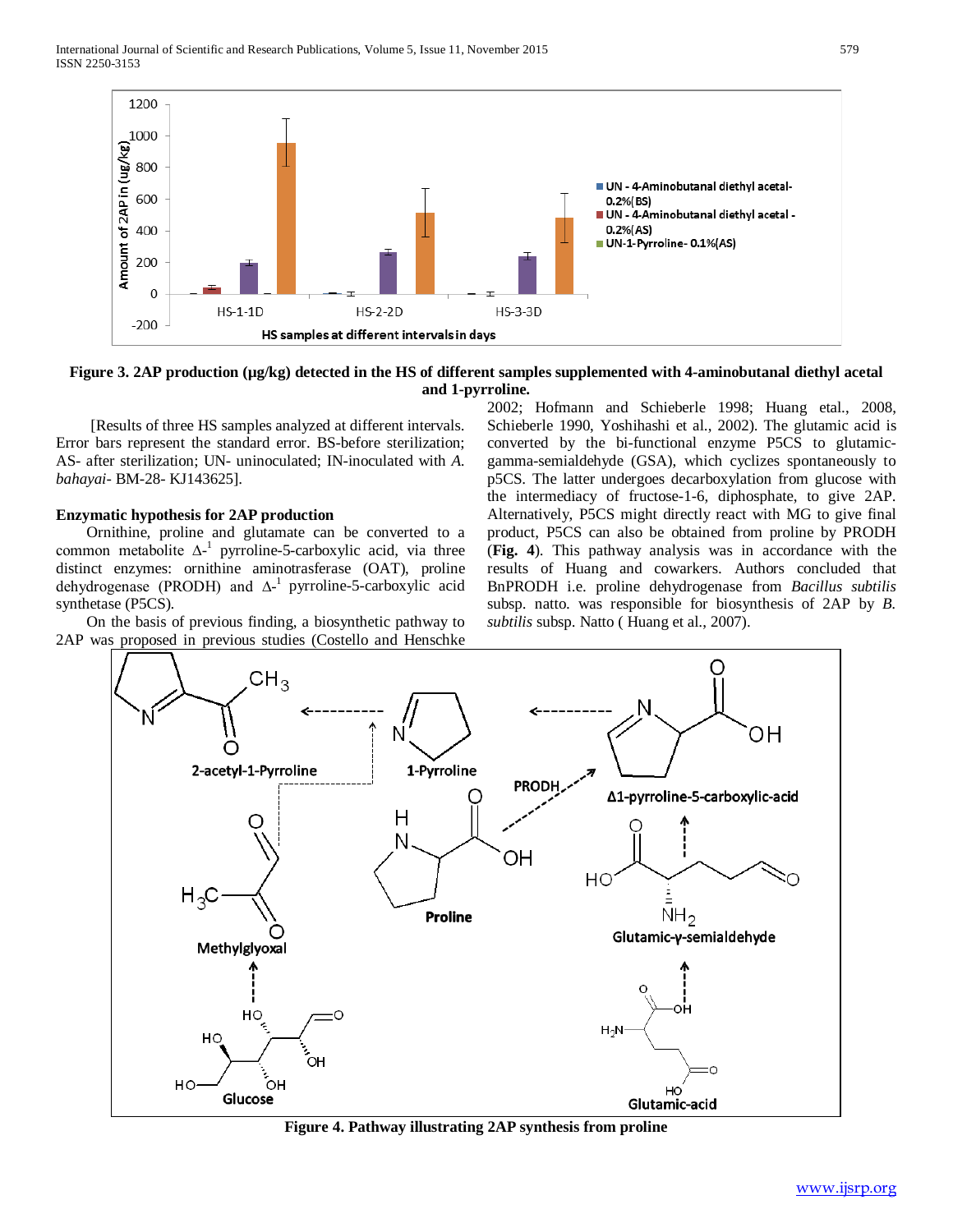The pathway suggested in current study **(Fig. 5),** starts with the conversion of L-arginine to 4-aminobutyl-guanidine by arginine decarboxylase, agimate gets converted to putrescine by agimatine ureohydrolysis. Putrescine can also be formed by conversion of L-ornithine to putrescine by ornithine decarboxylase. L-ornithine involved in the reaction could be obtained from proline by transformation of intermidiates like L-1-pyrroline-5-carboxylate and L-glutamate-5-semialdehyde which finally produced L-ornithine.

 In amino acid branches of this pathway, the intermidiates 1 pyrroline could accumulate from the metabolism of L-arginine and L-ornithine via the putrescine pathway. A pathway was proposed which combines the inter-conversion reactions of different amino acids and the transformation pathway of amino acids products in to 2AP by different enzymes is described in **Fig 5.** Lee and coauthors found ornithine cyclodeaminase (Ocd), as a key enzyme for ornithine biosynthesis from proline in *Corynebacterium glutamicum* (**Fig. 5**) (Lee et al., 2010). According to this pathway, proline can be used as a primary metabolite to produce ornithine directly, not via glutamate-5 semialdehyde as an intermediate. Moreover, in this pathway, proline is formed by the cyclodeamination of ornithine catalyzed

by Ocd (Alam et al., 2004). In addition, Ocd under prolinesupplemented conditions is a key enzyme for enhancing the biosynthesis of ornithine from proline in *C. glutamicum.*  Putrescine formed in the above mentioned reactions gets converted in to 4-amino-butyraldehyde by 4-amino-butyrate aminotrasferase which exists in equilibrium with delta-1 pyrroline which is known immediate precursor for 2AP.  $\Delta^1$ pyrroline gets converted to 2AP by a bacterial system.

From the information presented, a mechanism can now be postulated for the biosynthesis of 2AP. This scheme involves the interaction of intermediates from two disparate pathways, that is i) N-heterocyclic intermediate, 1-pyrroline, derived from the catabolism of L-lysine and L-ornithine ii) bacterial conversion of accumulated 1-pyrroline.

 Along with 2AP producers some non-2AP producing strains were also present in the population of rhizobacteria and this enzyme pathway provides an explanation for the inability of theses rhizobacterial strains. Absence or mutation in 4 aminobutyrate aminotransferase enzyme may render the inability of 2AP production to these rhizobacteria, which might the reason of non-production of 2AP by these bacterial isolates when grown in same conditions as that of the producers.



**Figure 5. Proposed pathway suggesting the 2AP biosynthesis by bacterial system**

### III. CONCLUSIONS

 The production of 2AP was enhanced by the addition of heat-treated 4-aminobutanal diethyl acetal and in particular by the addition of 1-pyrroline. This indicates that the formation of the rice flavor compound by these bacteria proceeds via the acetylation of 1-pyrroline, which is a degradation product of ornithine. Considering the results of the different studies on the thermal as well as biological origin of 2AP, a common mechanism of formation can be presumed, since in all cases the acylation of 1-pyrroline is described as the key step.

#### **REFERENCES**

- [1] Adams, A. and De Kimpe, N. 2007. Formation of pyrazines and 2-acetyl-1 pyrroline by Bacillus cereus. Food Chemistry, 101, 1230-1238.
- [2] Alam, S., Wang, S. C., Ruzicka, F. J., Frey, P. A. and Wedekind, J. E. 2004. Crystallization and X-ray diffraction analysis of ornithine cyclodeaminase from Pseudomonas putida. Acta Crystallographica Section D: Biological Crystallography, 60, 941-944.
- [3] Costello, P. J. and Henschke, P. A. 2002. Mousy off-flavor of wine: Precursors and biosynthesis of the causative N-heterocycles 2 ethyltetrahydropyridine, 2-acetyltetrahydropyridine, and 2-acetyl-1 pyrroline by Lactobacillus hilgardii DSM 20176. Journal of agricultural and food chemistry, 50, 7079-7087.